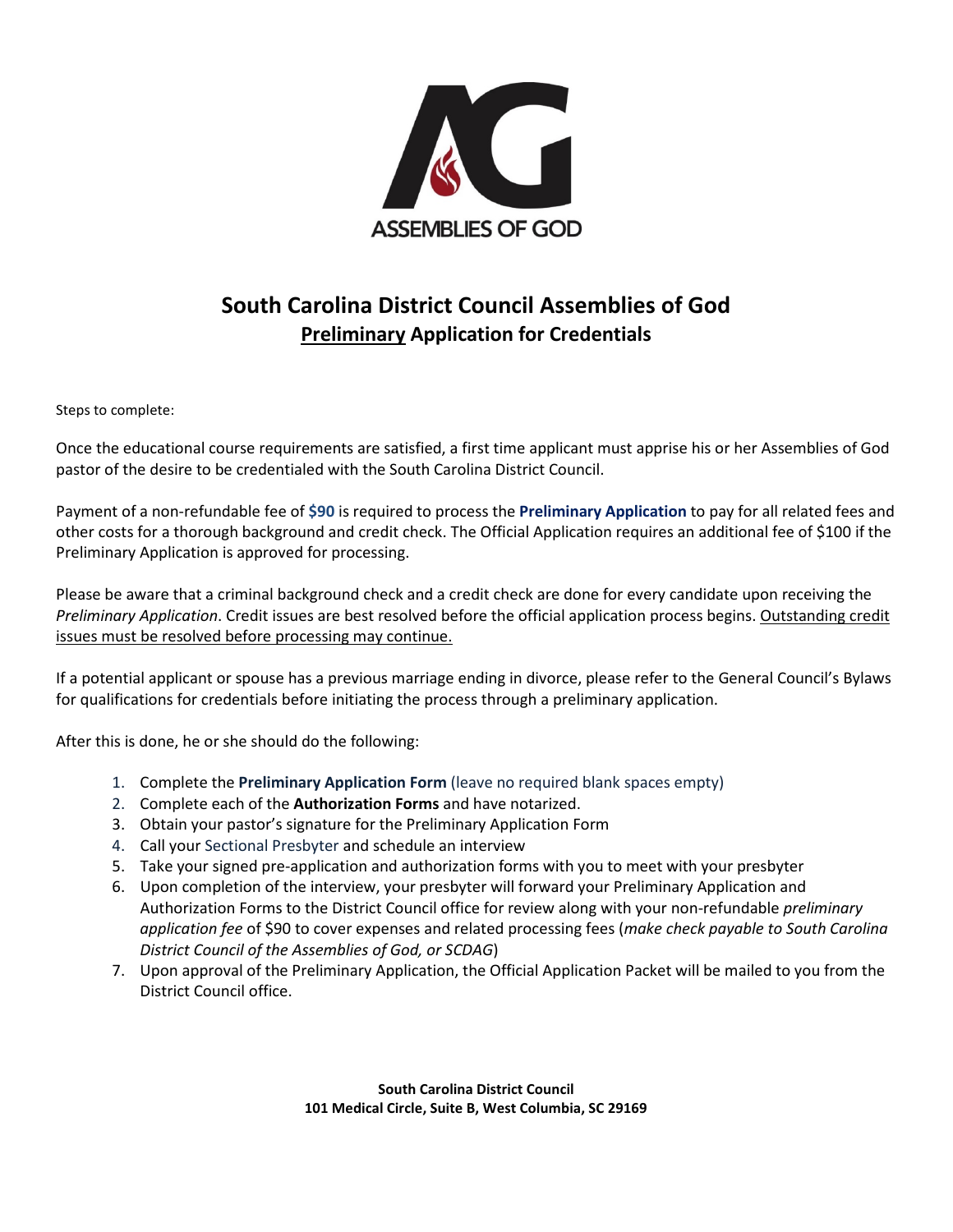

**PRELIMINARY APPLICATION FOR CREDENTIALS**

SOUTH CAROLINA DISTRICT ASSEMBLIES OF GOD

|                                                                                                                         |                                                                     | First                                         | Middle                                                           |                                                                                               | Last                                                                                                                                                                                                                               |  |
|-------------------------------------------------------------------------------------------------------------------------|---------------------------------------------------------------------|-----------------------------------------------|------------------------------------------------------------------|-----------------------------------------------------------------------------------------------|------------------------------------------------------------------------------------------------------------------------------------------------------------------------------------------------------------------------------------|--|
|                                                                                                                         |                                                                     |                                               |                                                                  |                                                                                               |                                                                                                                                                                                                                                    |  |
|                                                                                                                         | Date of Birth: ___________                                          |                                               |                                                                  |                                                                                               | Male:________ Female:_______ Social Security Number: ___________________________<br>Or attached copy of Green Card to affirm legal status                                                                                          |  |
|                                                                                                                         |                                                                     |                                               |                                                                  |                                                                                               | Marital status: Single______ Married______ Divorced_____ Widowed_____ Remarried_____                                                                                                                                               |  |
|                                                                                                                         |                                                                     |                                               |                                                                  |                                                                                               |                                                                                                                                                                                                                                    |  |
|                                                                                                                         |                                                                     |                                               |                                                                  |                                                                                               | Credential for which you are making application: $\Box$ Certificate of Ministry $\Box$ License to Preach                                                                                                                           |  |
|                                                                                                                         |                                                                     |                                               |                                                                  |                                                                                               |                                                                                                                                                                                                                                    |  |
|                                                                                                                         |                                                                     |                                               |                                                                  |                                                                                               | 1. Have you in the past or do you presently hold a ministerial credential with another denomination or ministerial                                                                                                                 |  |
|                                                                                                                         | credentialing body?                                                 |                                               | $\Box$ Yes                                                       | $\Box$ No                                                                                     |                                                                                                                                                                                                                                    |  |
|                                                                                                                         |                                                                     |                                               | 2. If your answer above is "yes," please complete the following: |                                                                                               |                                                                                                                                                                                                                                    |  |
|                                                                                                                         |                                                                     |                                               |                                                                  |                                                                                               |                                                                                                                                                                                                                                    |  |
|                                                                                                                         |                                                                     |                                               |                                                                  |                                                                                               |                                                                                                                                                                                                                                    |  |
|                                                                                                                         |                                                                     |                                               |                                                                  |                                                                                               |                                                                                                                                                                                                                                    |  |
|                                                                                                                         |                                                                     |                                               |                                                                  |                                                                                               | d. If approved for credentials, are you willing to provide evidence of the termination of the prior credentials?                                                                                                                   |  |
|                                                                                                                         |                                                                     | $\Box$ Yes                                    | $\Box$ No                                                        |                                                                                               |                                                                                                                                                                                                                                    |  |
| 3.                                                                                                                      |                                                                     |                                               |                                                                  |                                                                                               | Have you been born again according to John 3:5? $\Box$ Yes $\Box$ No When?                                                                                                                                                         |  |
| Have you been baptized by immersion in water in the name of the Father, the Son, and the Holy Spirit according to<br>4. |                                                                     |                                               |                                                                  |                                                                                               |                                                                                                                                                                                                                                    |  |
|                                                                                                                         | Matthew 28:19?                                                      | $\square$ Yes                                 | $\square$ No                                                     |                                                                                               | When? When a state of the contract of the contract of the contract of the contract of the contract of the contract of the contract of the contract of the contract of the contract of the contract of the contract of the cont     |  |
|                                                                                                                         |                                                                     |                                               |                                                                  |                                                                                               | 5. Have you received the baptism in the Holy Spirit with the initial physical evidence of speaking in tongues according to Acts                                                                                                    |  |
|                                                                                                                         |                                                                     |                                               |                                                                  | $2:4?$ $\Box$ Yes $\Box$ No When?                                                             |                                                                                                                                                                                                                                    |  |
| 6.                                                                                                                      |                                                                     | Of what AG church are you an official member? |                                                                  |                                                                                               |                                                                                                                                                                                                                                    |  |
|                                                                                                                         |                                                                     |                                               |                                                                  |                                                                                               |                                                                                                                                                                                                                                    |  |
| 7.                                                                                                                      | Describe why you believe that God has called you into the ministry. |                                               |                                                                  |                                                                                               |                                                                                                                                                                                                                                    |  |
|                                                                                                                         |                                                                     |                                               |                                                                  |                                                                                               |                                                                                                                                                                                                                                    |  |
| 8                                                                                                                       |                                                                     |                                               |                                                                  |                                                                                               | Do you fully subscribe to the Statement of Fundamental Truths as contained in the General Council Constitution Article 5?                                                                                                          |  |
|                                                                                                                         | $\square$ Yes                                                       | $\square$ No                                  |                                                                  |                                                                                               |                                                                                                                                                                                                                                    |  |
| 9.                                                                                                                      |                                                                     |                                               |                                                                  | Do you also publicly proclaim the doctrines set forth in the Statement of Fundamental Truths? | $\square$ Yes<br>$\square$ No                                                                                                                                                                                                      |  |
| 10.                                                                                                                     |                                                                     |                                               |                                                                  |                                                                                               | Do you have a former spouse still living? $\Box$ Yes $\Box$ No Does your spouse have a former spouse still living?<br>$\square$ Yes<br>$\square$ No                                                                                |  |
|                                                                                                                         | $\Box$                                                              | Recognition of a Pre-Conversion Divorce       | □ Annulment or Dissolution of a Former Marriage                  |                                                                                               | If you answered 'yes' to either - please discuss with your presbyter and indicate the appropriate application needed<br>□ Recognition of Divorce Due to Either Spousal Infidelity or Abandonment of the Believer by the Unbeliever |  |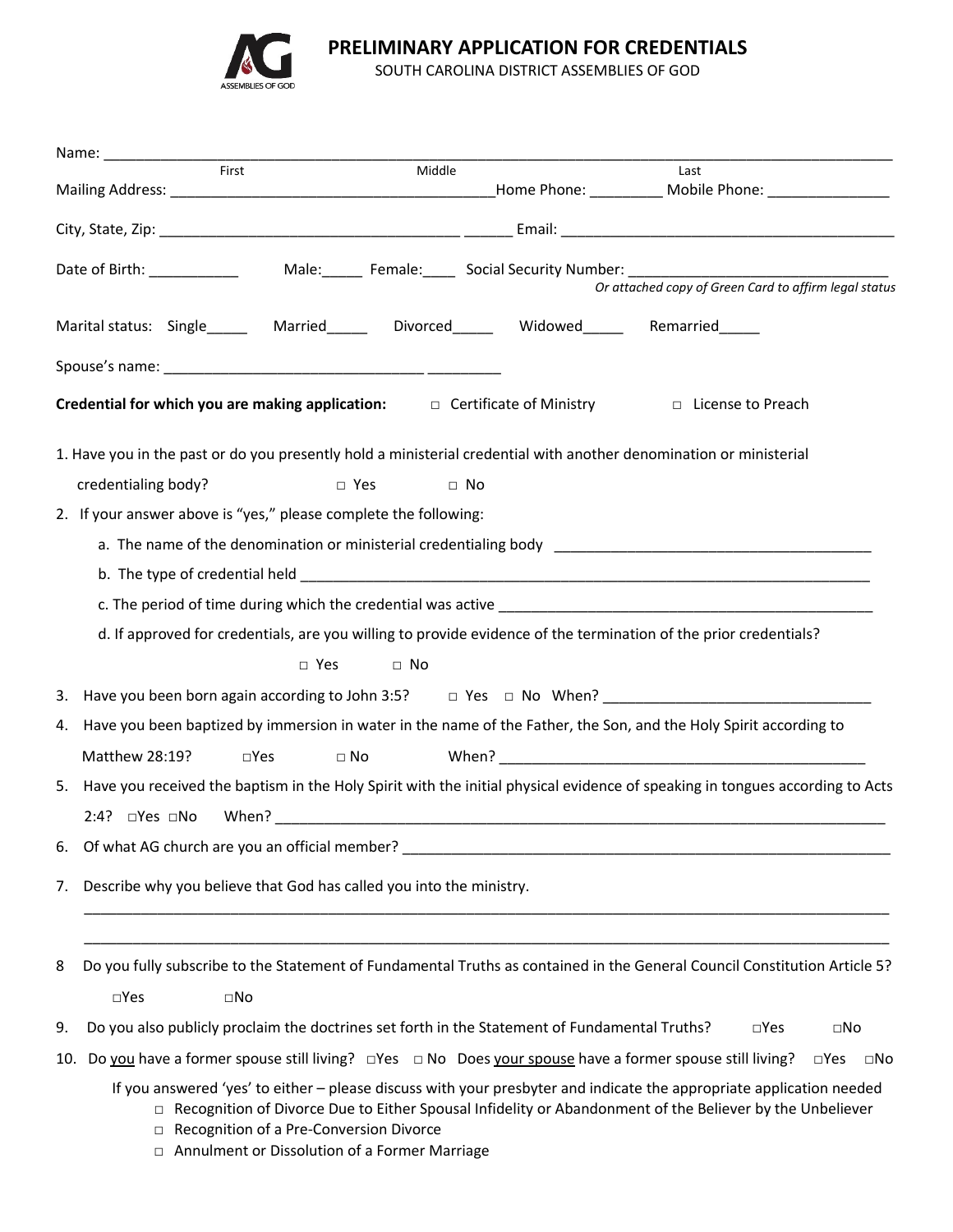|     | 11. Why do you desire to receive ministerial credentials with the Assemblies of God?              |                                                                                                                                                                                                                   |                              |               |                                                                                                     |              |                                                                                                                                                |  |
|-----|---------------------------------------------------------------------------------------------------|-------------------------------------------------------------------------------------------------------------------------------------------------------------------------------------------------------------------|------------------------------|---------------|-----------------------------------------------------------------------------------------------------|--------------|------------------------------------------------------------------------------------------------------------------------------------------------|--|
|     |                                                                                                   | 12. Have you ever been convicted of a felony? $\square$ Yes                                                                                                                                                       |                              |               | $\square$ No                                                                                        |              |                                                                                                                                                |  |
|     |                                                                                                   | court documents.                                                                                                                                                                                                  |                              |               |                                                                                                     |              | 13. If the answer to question 12 is yes, please provide an explanation on a separate sheet of paper. Include any relevant                      |  |
|     |                                                                                                   | (Please refer to the requirements listed at the end of this document)                                                                                                                                             |                              |               | $\square$ Yes                                                                                       | $\square$ No | 14. Have you fulfilled the study preparation requirements as specified by The General Council of the Assemblies of God?<br>□Partial Completion |  |
|     | 15. List your formal higher education                                                             |                                                                                                                                                                                                                   |                              |               |                                                                                                     |              |                                                                                                                                                |  |
|     |                                                                                                   |                                                                                                                                                                                                                   | _ Years _____                |               |                                                                                                     |              |                                                                                                                                                |  |
|     |                                                                                                   |                                                                                                                                                                                                                   |                              |               |                                                                                                     |              |                                                                                                                                                |  |
| 16. |                                                                                                   | What Bible or ministry training have you completed?<br>Note: You must submit with this application a transcript for all completed courses.<br>Failure to do so will delay processing your credential application. |                              |               |                                                                                                     |              |                                                                                                                                                |  |
|     | a.                                                                                                |                                                                                                                                                                                                                   | Bible college □ Yes □ No     |               |                                                                                                     |              |                                                                                                                                                |  |
|     |                                                                                                   |                                                                                                                                                                                                                   |                              |               |                                                                                                     |              |                                                                                                                                                |  |
|     | b.                                                                                                |                                                                                                                                                                                                                   |                              |               |                                                                                                     |              |                                                                                                                                                |  |
|     |                                                                                                   |                                                                                                                                                                                                                   |                              |               |                                                                                                     |              |                                                                                                                                                |  |
|     | c.                                                                                                |                                                                                                                                                                                                                   | Correspondence courses? Dies |               | and a set of the set of the set of the set of the set of the set of the set of the set of the set o |              |                                                                                                                                                |  |
|     | d.                                                                                                |                                                                                                                                                                                                                   |                              |               |                                                                                                     |              |                                                                                                                                                |  |
|     |                                                                                                   | 17. If you did not attend an Assemblies of God school of higher education, have you completed the following courses?                                                                                              |                              |               |                                                                                                     |              |                                                                                                                                                |  |
|     |                                                                                                   | Assemblies of God History, Missions, and Governance                                                                                                                                                               |                              |               | $\square$ Yes                                                                                       | $\square$ No |                                                                                                                                                |  |
|     |                                                                                                   | A Spirit-Empowered Church: An Acts 2 Ministry Model                                                                                                                                                               |                              |               | $\square$ Yes                                                                                       | $\square$ No |                                                                                                                                                |  |
|     |                                                                                                   | 18. Do you have any outstanding liabilities?                                                                                                                                                                      |                              | $\square$ Yes | $\square$ No                                                                                        |              |                                                                                                                                                |  |
|     |                                                                                                   | 19. Are you current on these payments?                                                                                                                                                                            |                              | $\square$ Yes | $\square$ No                                                                                        |              |                                                                                                                                                |  |
|     | Please include a copy of your driver's license for the purpose of ordering the background report. |                                                                                                                                                                                                                   |                              |               |                                                                                                     |              |                                                                                                                                                |  |
|     |                                                                                                   |                                                                                                                                                                                                                   |                              |               |                                                                                                     |              |                                                                                                                                                |  |
|     | Pastor's Signature:                                                                               |                                                                                                                                                                                                                   |                              |               |                                                                                                     |              |                                                                                                                                                |  |
|     |                                                                                                   |                                                                                                                                                                                                                   |                              |               |                                                                                                     |              |                                                                                                                                                |  |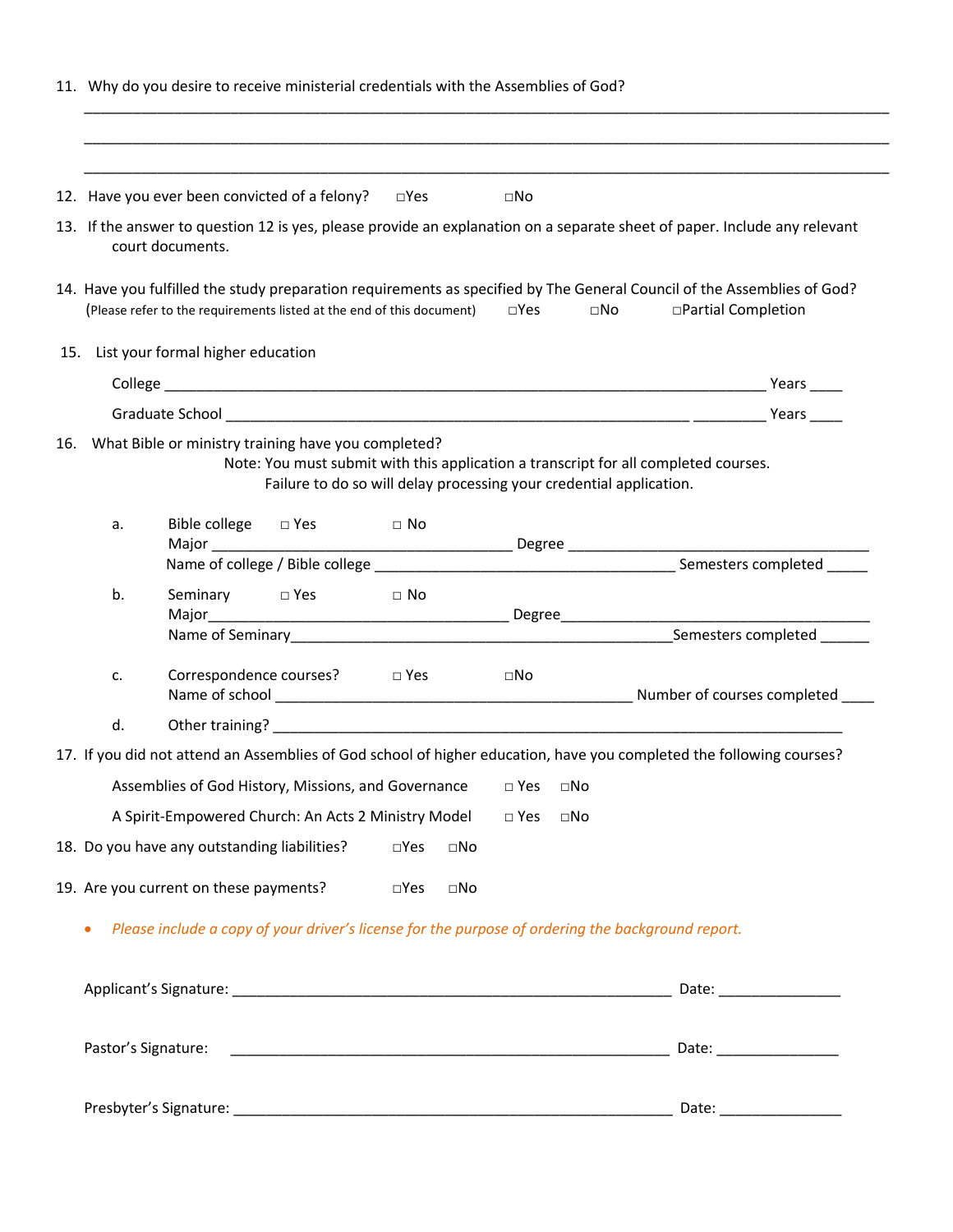#### GLOBAL/BEREAN CORRESPONDENCE REQUIREMENTS

#### CERTIFIED MINISTER

- BIB 114 Christ in the Synoptic Gospels (BIB112 Synoptic Gospels satisfies this course requirement)
- THE 114 Introduction to Pentecostal Doctrine
- BIB 115 Acts: The Holy Spirit at Work in Believers
- BIB 117 Prison Epistles: Ephesians, Colossians, Philippians, and Philemon
- BIB 121 Introduction to Hermeneutics: How to Interpret the Bible
- MIN 123 The Local Church in Evangelism
- MIN 171 A Spirit-Empowered Church: An Acts 2 Ministry Model
- THE 142 Assemblies of God History, Missions, and Governance\*
- MIN 181 Relationships and Ethics in Ministry
- MIN 191 Beginning Ministerial Internship

#### LICENSED MINISTER

- THE 211 Introduction to Theology: A Pentecostal Perspective
- BIB 212 New Testament Survey
- BIB 214 Old Testament Survey
- BIB 215 Romans: Justification by Faith
- MIN 223 Introduction to Homiletics
- THE 245 Eschatology: A Study of Things to Come
- MIN 251 Effective Leadership
- MIN 261 Introduction to Assemblies of God Missions
- MIN 281 Conflict Management for Church Leaders
- MIN 291 Intermediate Ministerial Internship

#### ORDAINED MINISTER

- THE 311 Prayer and Worship
- BIB 313 The Corinthian Correspondence
- BIB 318 The Pentateuch
- BIB 322 The Poetic Books
- MIN 325 Preaching in the Contemporary World
- MIN 327 Church Administration, Finance, and Law
- MIN 381 Pastoral Ministry
- MIN 391 Advanced Ministerial Internship

The education requirements can be met through the South Carolina District School of Ministry (DSOM) www.ag4sc.com or through Global/Berean University visit www.globaluniversity.edu.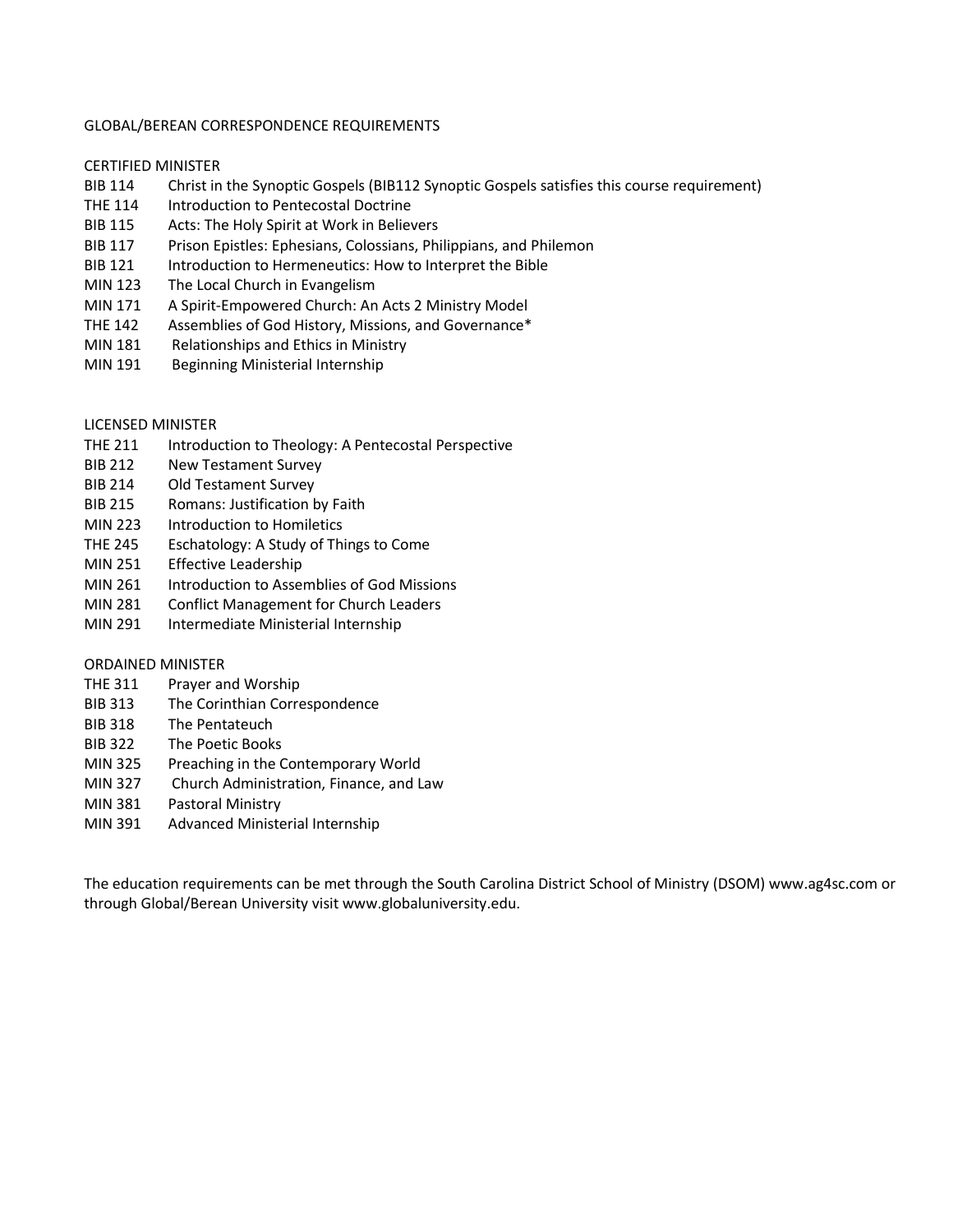## **INFORMATION AUTHORIZATION AND RELEASE**

*Sign in the presence of a notary, and return to the district office.*

I, (Name) **\_\_\_\_\_\_\_\_\_\_\_\_\_\_\_\_\_\_\_\_\_\_\_\_\_\_\_\_**, of City, State)**\_\_\_\_\_\_\_\_\_\_\_\_\_\_\_\_\_\_\_\_\_\_\_\_\_\_\_\_\_\_\_\_\_\_\_**having filed an application for credentials with the **South Carolina** District of the Assemblies of God, consent to have an investigation made as to the conduct of my personal affairs, my moral character, professional reputation, fitness for the ministry, and such further information as may be received by or reported to the above-named district. I agree to give any further information, which may be required in reference to my past history.

I authorize and request every person, firm, company, corporation, governmental agency, court, association, church, educational facility, or institution having control of any documents, records, and other information pertaining to me to furnish to the **South Carolina** District of the Assemblies of God any such information, including documents, records, or other information regarding charges or complaints filed against me, formal or informal, pending or closed, and to permit the above-named district or any of its agents or representatives to inspect and make copies of such documents, records, and other information. I specifically waive any or all rights I may have to inspect or review any information provided to this district, its agents or representatives by any person or organization.

I hereby release, discharge, and exonerate the **South Carolina** District of the Assemblies of God, its agents and representatives and any person furnishing information from any and all liability of every nature and kind arising out of the furnishing or inspection of such documents, records, and other information or the investigations made by or on behalf of the above-named district. The **South Carolina** District of the Assemblies of God shall not be required to verify any information received during the course of its investigations, and shall not be liable for acting on the basis of any information which later appears to have been false or incomplete. I have read and signed the foregoing Authorization and Release as my own free act and deed.

|                                                                                  | Date<br><u> 1989 - Johann Stein, mars et al. 1989 - Anna ann an t-</u> |      |  |  |
|----------------------------------------------------------------------------------|------------------------------------------------------------------------|------|--|--|
|                                                                                  |                                                                        |      |  |  |
|                                                                                  |                                                                        |      |  |  |
|                                                                                  |                                                                        |      |  |  |
| Subscribed and sworn before me this ____________ day of ________________________ |                                                                        | , 20 |  |  |
|                                                                                  | <b>Notary Public</b>                                                   |      |  |  |
| Mussemented an avainser                                                          |                                                                        |      |  |  |

My commission expires:  $\Box$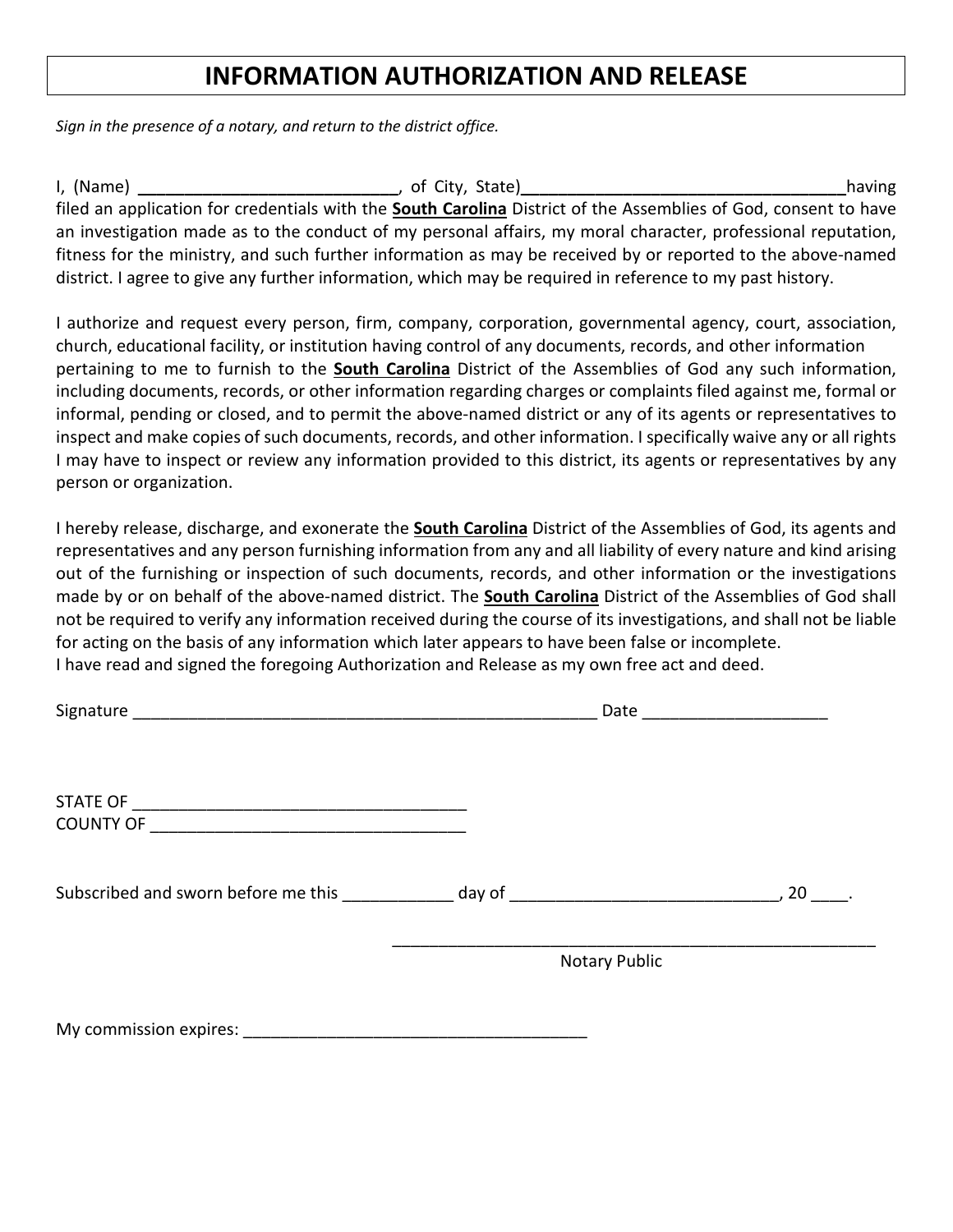## **INFORMATION AUTHORIZATION AND RELEASE FOR SPOUSE**

*Sign in the presence of a notary, and return to the district office.*

I, (Name) **\_\_\_\_\_\_\_\_\_\_\_\_\_\_\_\_\_\_\_\_\_\_\_\_\_\_\_\_**, spouse of (Applicant's name) **\_\_\_\_\_\_\_\_\_\_\_\_\_\_\_\_\_\_\_\_\_\_\_**having filed an application for credentials with the **South Carolina** District of the Assemblies of God, consent to have an investigation made as to the conduct of my personal affairs, my moral character, professional reputation, fitness for the ministry, and such further information as may be received by or reported to the above-named district. I agree to give any further information, which may be required in reference to my past history.

I authorize and request every person, firm, company, corporation, governmental agency, court, association, church, educational facility, or institution having control of any documents, records, and other information pertaining to me to furnish to the **South Carolina** District of the Assemblies of God any such information, including documents, records, or other information regarding charges or complaints filed against me, formal or informal, pending or closed, and to permit the above-named district or any of its agents or representatives to inspect and make copies of such documents, records, and other information. I specifically waive any or all rights I may have to inspect or review any information provided to this district, its agents or representatives by any person or organization.

I hereby release, discharge, and exonerate the **South Carolina** District of the Assemblies of God, its agents and representatives and any person furnishing information from any and all liability of every nature and kind arising out of the furnishing or inspection of such documents, records, and other information or the investigations made by or on behalf of the above-named district. The **South Carolina** District of the Assemblies of God shall not be required to verify any information received during the course of its investigations, and shall not be liable for acting on the basis of any information which later appears to have been false or incomplete. I have read and signed the foregoing Authorization and Release as my own free act and deed.

|                                                                                  | Date _____________________ |      |  |  |
|----------------------------------------------------------------------------------|----------------------------|------|--|--|
|                                                                                  |                            |      |  |  |
| Subscribed and sworn before me this _____________ day of _______________________ |                            | , 20 |  |  |
|                                                                                  | <b>Notary Public</b>       |      |  |  |
| My commission expires:                                                           |                            |      |  |  |